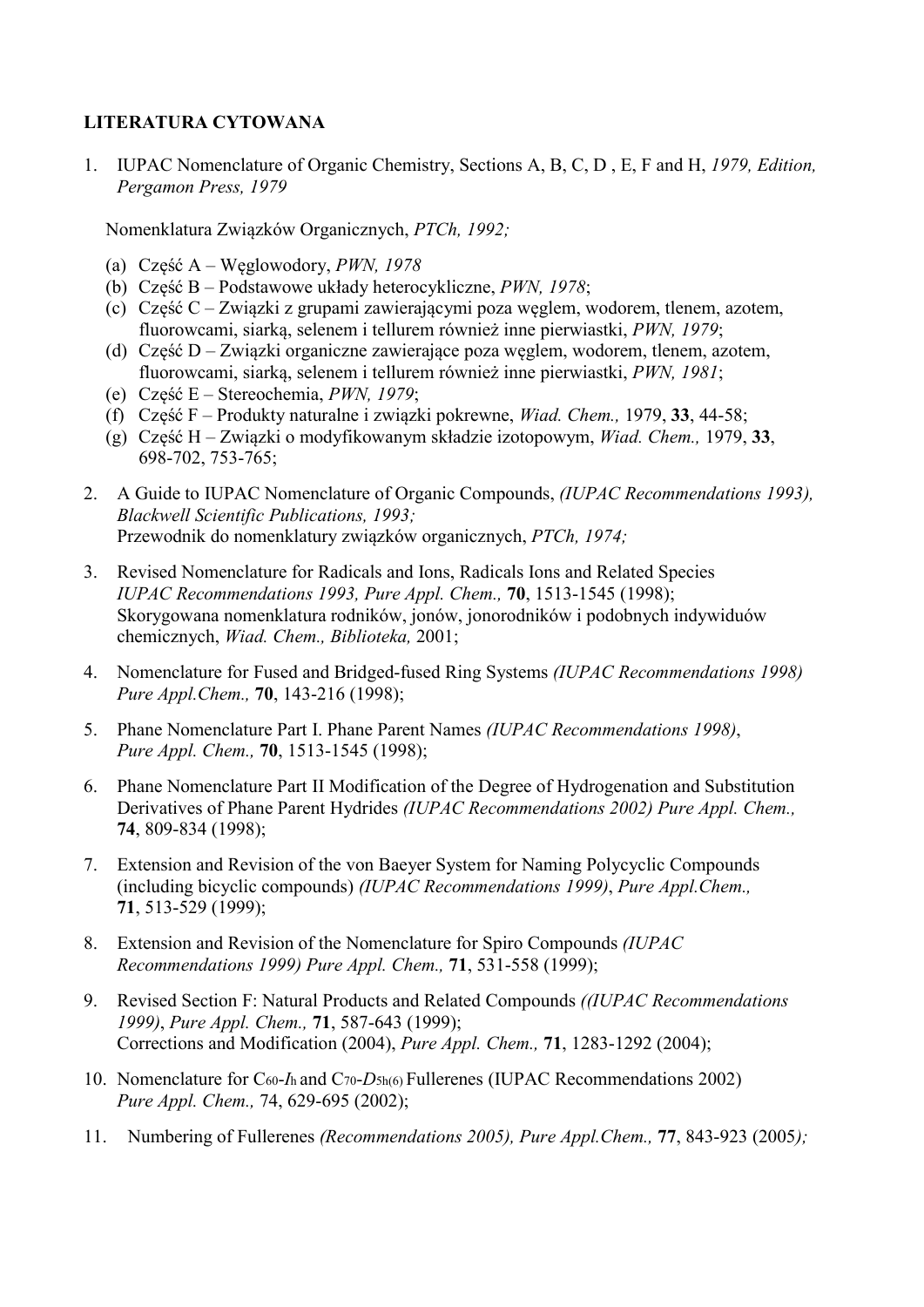- 12. Nomenclature of Inorganic Chemistry, IUPAC (Recommendations 2005), RSC Publications, 2005;
- 13. Treatment of Variable valence in Organic Nomenclature ( $\lambda$ -Convention), *(Recommendations* 1983), Pure Appl.Chem., 56, 797-778 (1984);
- 14. International Union of Pure and Applied Chemistry. Division of Physical Chemistry. Commission on Symbols, Quantities and Units, I Quantities, Units and Symbols in Physical Chemistry, 2nd Ed. Blackwell Scientific Publications, Oxford, UK, 1993;
- 15. Extension of rules A-1.1 and A-2.5 Concerning Numerical terms Used in Organic Chemical Nomenclature (Recommendations 1986), Pure Appl.Chem.,58, 1693-1696 (1986)
- 16. International Union of Biochemistry and Molecular Biology, 'Biochemical Nomenclature and Related Documents', Portland Press Ltd., London (1992), See 'Nomenclature of Steroids (Recommendations 1989), 192-246;
- 17. International Union of Biochemistry and Molecular Biology, Biochemical Nomenclature and Related Documents', Portland Press Ltd., London (1992), See 'Nomenclature of Tetrapyrroles (Recommendation 1986)', 278-329;
- 18. International Union of Biochemistry and Molecular Biology, Biochemical Nomenclature and Related Documents', Portland Press Ltd., London (1992), See 'Nomenclature and Symbolism of Amino Acids and Peptides (Recommendations 1983)', 39-69;
- 19. International Union of Pure and Applied Chemistry. Compendium of Chemical Terminology (Gold Book), http://goldbook.iupac.org; Kompendium terminologii chemicznej, ZamKor, Kraków 2005. ISBN 83-88830-79-1;
- 20. F.Reich and Th.Richter, J.für Praktische Chemie, 89, 441 (1863); 90, 175 (1863); 92, 490 (1864);
- 21. Revision of the Extended Hantzsch-Widman System of Nomenclature for Heteromonocycles (Recommendations 1982), Pure Appl. Chem., 55, 409-416 (1983);
- 22. The Ring Systems Handbook, Chemical Abstracts Service, 1984, and supplements;
- 23. Glossary of Class Names of Organic Compounds and Reactive Intermediates Based on Structure (IUPAC Recommendations 1995) Pure Appl. Chem.,67, 1307-1376 (1995); Compendium of Chemical Technology, IUPAC Recommendations, 2nd Ed., A.D.McNaught, A.Wilkinsons, Compilers, Blackwell Science, 1997; Glosariusz nazw klas związków organicznych i reaktywnych produktów pośrednich oparty na strukturze. Zalecenia 1994 , Wiad. Chem. Biblioteka, 2006.
- 24. Nomenclature of Cyclic Organic Compounds with Contigous Formal Double Bonds (δ-Convention) (Recommendations 1988), *Pure Appl. Chem.*, **60**, 1395-1401 (1988);
- 25. International Union of Pure and Applied Chemistry, 'Nomenclature and Terminology of Fullerenes: A Preliminary Report' Pure Appl. Chem.,69, 1411-1434 (1997);
- 26. W.Kern, M.Seibel, H.O.Wirth, Über die Synthese Methylsubstituierter p-Oligophenylene, Macromoleculare Chem., 1959, 29, 164-189 (sp. 167)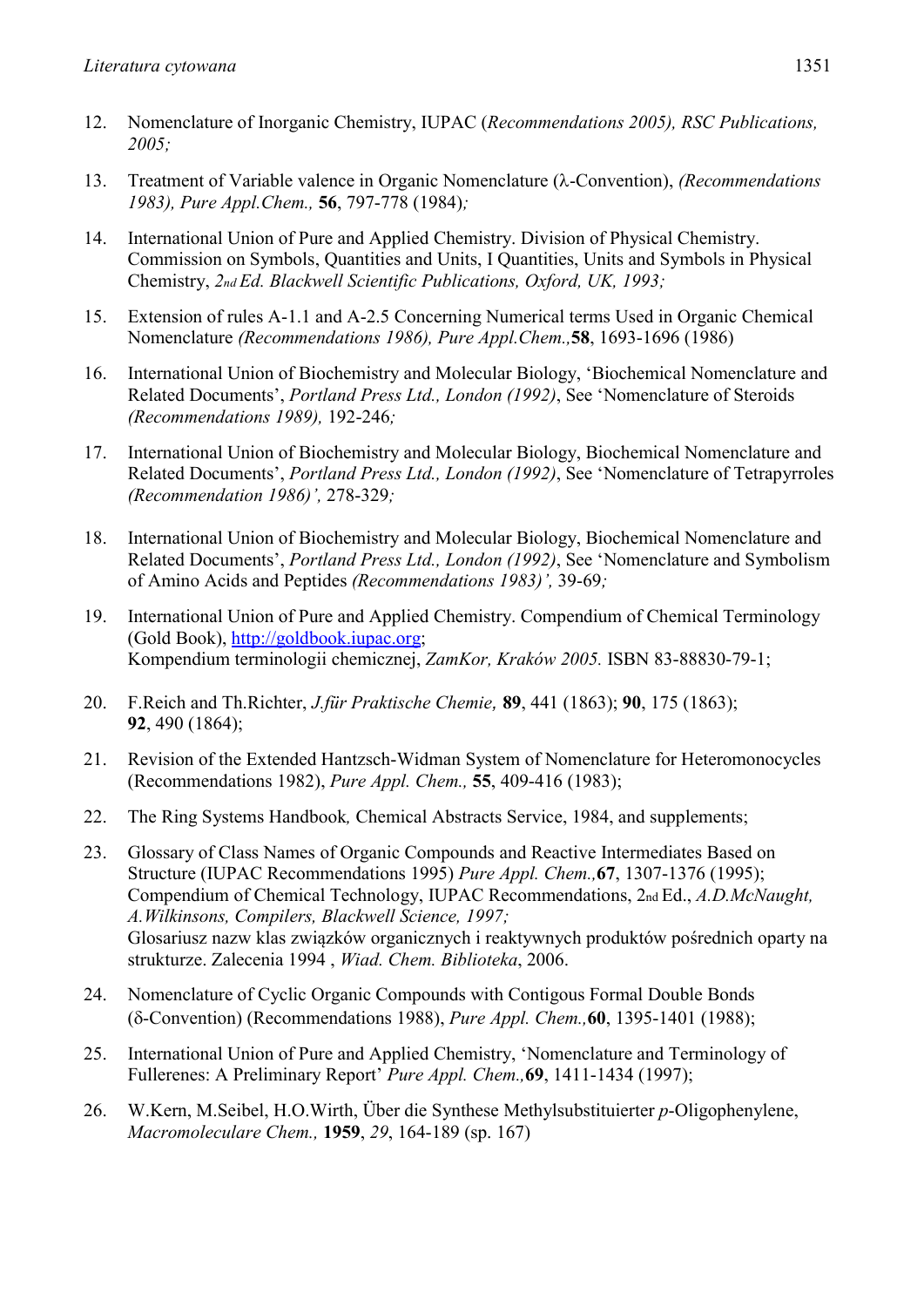- 27. International Union of Pure and Applied Chemistry and International Union of Biochemistry and Molecular Biology, Joint Commission on Biochemical Nomenclature, 'Nomenclature of Carbohydrates (Recommendations 1996), Pure Appl. Chem., 68, 1919-2008 (1996); Nomenklatura węglowodanów. Zalecenia 1996, Wiad. Chem. Biblioteka, 2000;
- 28. Glossary of Terms Used In Theoretical Chemistry, *Pure Appl. Chem.*, **71**, 1919-1981 (1999);
- 29. For a discussion on the meaning of 'natural composition' see 'IUPAC Commission on Atomic Weights', Pure Appl. Chem.,37, 591-603 (1974);
- 30. International Union of Biochemistry and Molecular Biology, 'Biochemical Nomenclature and Related Documents', Portland Press Ltd, London (1992). See 'Isotopically labeled compounds, Common biochemical practice', pp. 27-28 and 'Isotopically substituted compounds' pp. 29-30;
- 31. W.A.Boughton, 'Naming Hydrogen Isotopes', Science, 79, 159-160 (1934);
- 32. American Chemical Society, Chemical Abstracts Service, 'Chemical Substance Index Names. Appendix IV, Chemical Abstracts Index Guide, 220, 2231-2251;
- 33. IUPAC Names for Hydrogen Atoms (Recommendations 1988), Pure Appl. Chem.,60, 1115-1116 (1988);
- 34. R.S.Cahn, C.K.Ingold and V.Prelog, Experientia, XII, 81-124 (1956)
- 35. R.S.Cahn, C.K.Ingold and V.Prelog, Angew.Chem., 78,413-447 (1966); Angew.Chem. Int.Ed., 5, 385-415 (1966);
- 36. V.Prelog and G.Helmchen, Angew.Chem., 94,614-631 (1982); Angew.Chem. Int.Ed., 21, 567-583 (1982);
- 37. Basic Terminology of Stereochemistry (IUPAC Recommendation 1996), Pure Appl. Chem.,68, 2193-2222 (1996); Podstawowa terminologia stereochemii, Zalecenia 1996, Wiad. Chem. Biblioteka, 1999;
- 38. Graphical Representation of Stereochemical Configuration (IUPAC Recommendations 2006), Pure Appl. Chem., **78** (10), 1897-1970 (2006);
- 39. International Union of Biochemistry and Molecular Biology, 'Biochemical Nomenclature and Related Documents', Portland Press Ltd, London (1992). See 'Nomenclature of Cyclitols (Recommendations 1973)', 149-155;
- 40. International Union of Biochemistry and Molecular Biology, 'Biochemical Nomenclature and Related Documents', Portland Press Ltd, London (1992). See 'Nomenclature of Carotenoids (1970) and Amendments (1973)', 226-238;
- 41. P.Mata, A.M.Lobo, C.Marshall and A.P.Johnson, Tetrahedron Asymmetry,4, 657-668 (1993);
- 42. R.H.Custer, Match, 21, 3 (1986);
- 43. H.Hirshmann and K.R.Hanson, Tetrahedron, 30, 3649 (1974);
- 44. International Union of Biochemistry and Molecular Biology, 'Biochemical Nomenclature and Related Documents', Portland Press Ltd, London (1992). See 'Nomenclature of Tocopherols and Related Compounds, Recommendations, 1981, 239-241;